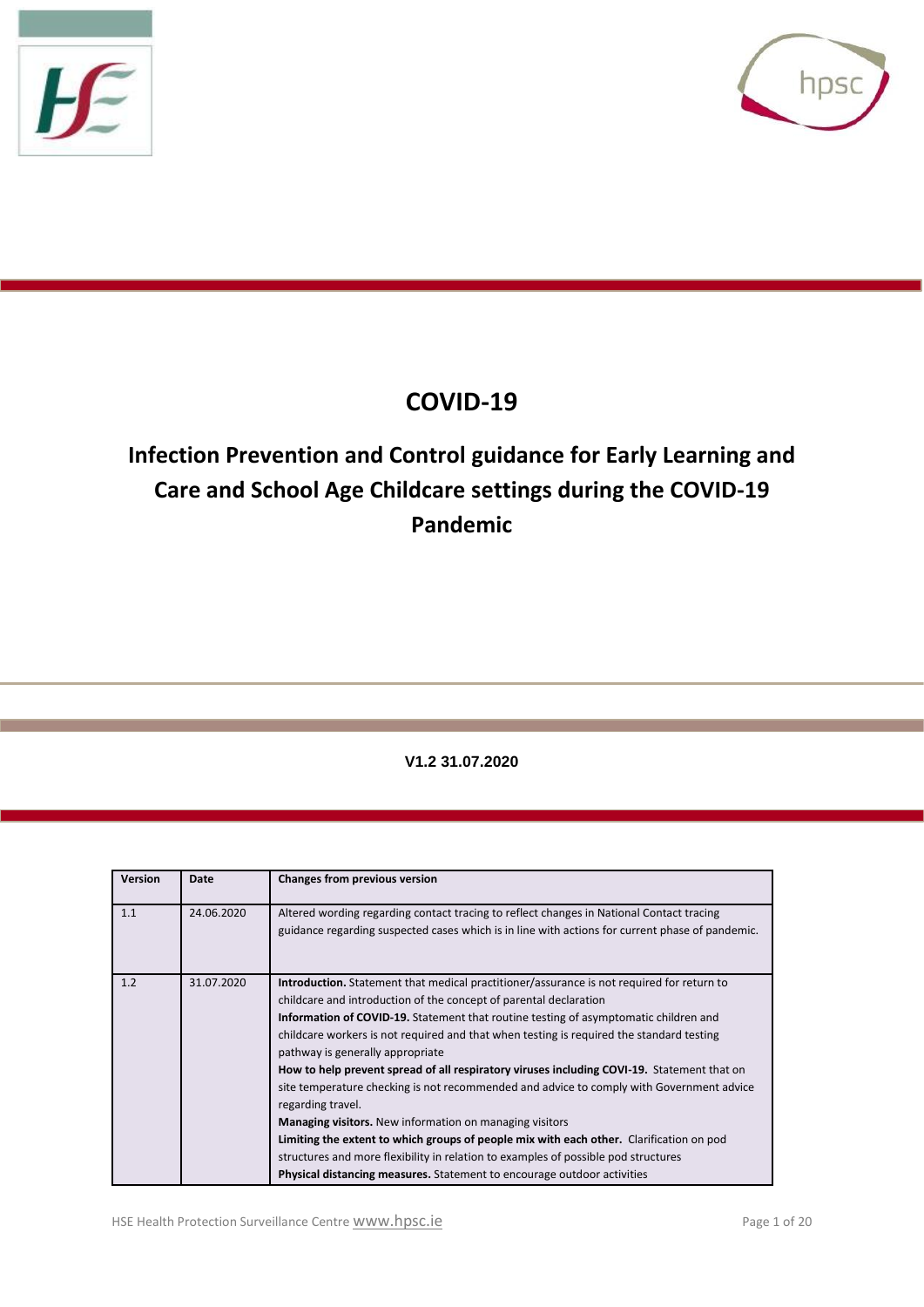



| Version | Date | Changes from previous version                                                                         |  |
|---------|------|-------------------------------------------------------------------------------------------------------|--|
|         |      | <b>Transport to and from childcare.</b> Details on transport arrangements                             |  |
|         |      | Hygiene measures and cleaning regimes. Clarification that cloth face coverings by childcare           |  |
|         |      | workers it appropriate if it is not a barrier to care and reference to the option of a visor. Advice  |  |
|         |      | against use of newer disinfection technologies.                                                       |  |
|         |      | Selection and management of toys. Guidance on kinetic sand and sand pits                              |  |
|         |      | <b>Children with additional support or care needs.</b> This is a new section                          |  |
|         |      | Parent and Toddler Groups. This is a new section                                                      |  |
|         |      | If a child or staff member is in the child care facility at the time that they feel unwell.           |  |
|         |      | Clarification that a temperature of $38^{\circ}$ C should not be discounted as teething, that a staff |  |
|         |      | member who has helped someone who is unwell does not need to go home, that the entire pod             |  |
|         |      | does not need to go home, parental declaration on return to childcare and link to guidance on         |  |
|         |      | <b>First Aid</b>                                                                                      |  |
|         |      | Advice on Cleaning. Additional details and a new table                                                |  |
|         |      | <b>Appendix 1.</b> Sample Parental Declaration Form                                                   |  |
|         |      |                                                                                                       |  |

#### **Introduction**

This document does not replace existing health and safety regulations or other legal obligations for early year's childcare providers. It is intended to supplement existing infection prevention and control guidance by providing information around specific concerns relating to COVID-19.

It is important for parents and for those who deliver childcare to accept that no interpersonal activity is without risk of transmission of infection at any time. Generally speaking the closer the physical contact, the more likely infection is to spread from one person to another. There are particular issues with small children because they tend put things in their mouths and naturally seek very close contact with caregivers and other children. Many childcare services have had experience of dealing with these challenges in the context of bacteria that cause diarrhoea such as Vero-Toxigenic *E. coli* (VTEC) or of flu-like illness in childcare services. The risk of spread of infection in childcare or other settings is related to the size of the groups of people that interact with each other. Generally speaking the larger the number of people in a group the more people are placed at risk of infection is accidentally introduced. These issues are brought into sharper focus during a pandemic, but the principles are not different from those that apply to childcare at any time. Most parents understand that some level of risk of infection is unavoidable as a part of a normal childhood. However, parents are very different with respect to their tolerance of infection risk and ability to accept infection and the harm it causes. Therefore, it is important that parents have a clear understanding of the benefits and risks of childcare and that it is not possible to guarantee that infection can be prevented in any setting either in a childcare centre, school or in a home.

Requiring assurances/certification from medical practitioners prior to attendance at childcare or prior to return to childcare after an absence is not appropriate as it places an unnecessary demand on the healthcare system and there is no reason to expect it to increase the safety of childcare services. Any process of medical certification in this context will of necessity relate to the child's condition one or more days before attendance for childcare and the child's condition may have changed in the interim. In any case, there is no reason to believe that such a process could make any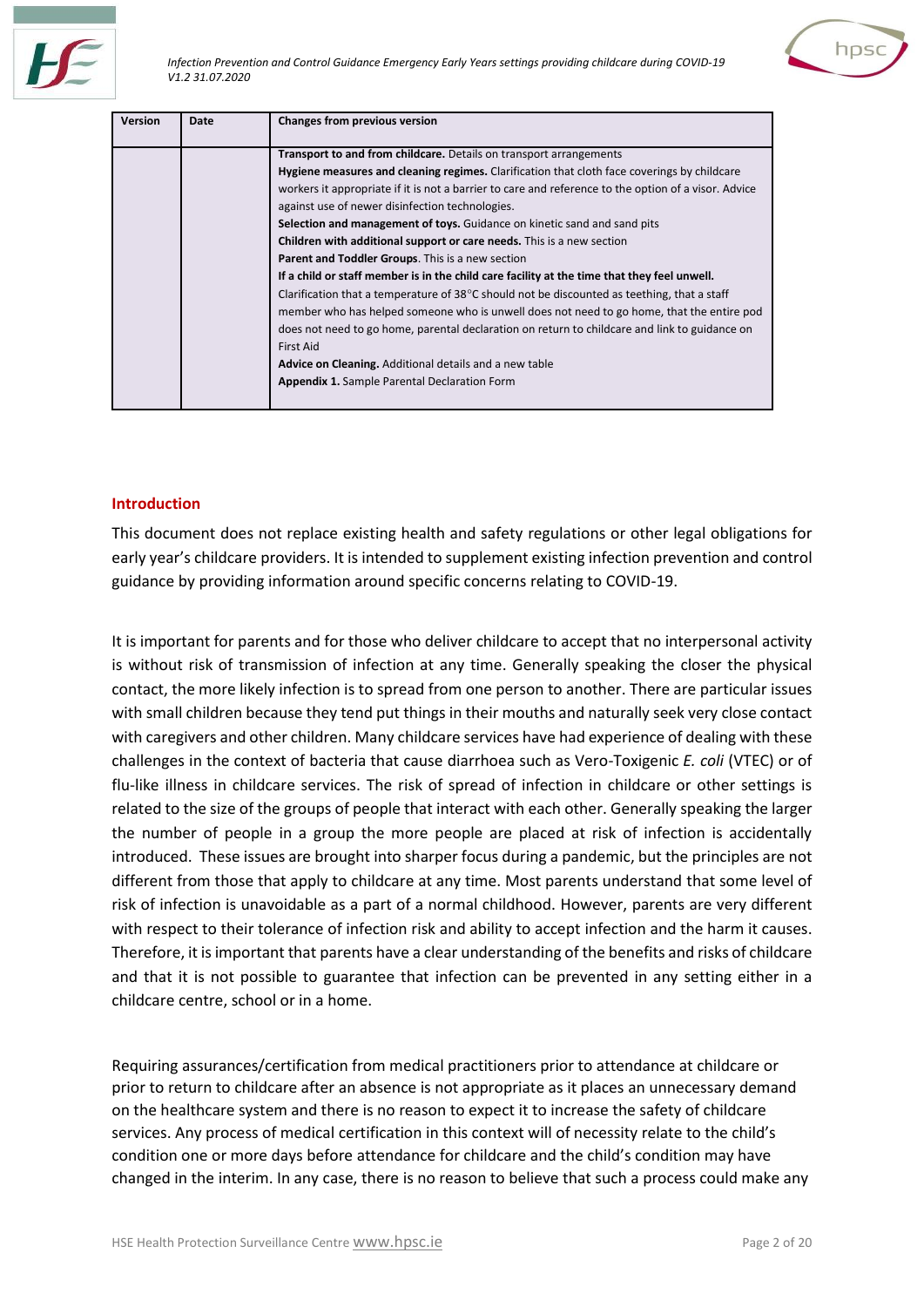



practical difference to the actual risk of COVID-19 infection for the child themselves, for other children attending childcare or for childcare workers beyond that which is achieved by parental judgment supported by vigilance on the part of sensible and experienced childcare workers. Parents of children who have medical conditions that require ongoing regular medical care will have an opportunity to discuss concerns they may have with the child's doctor during regular review visits. Parents must be trusted to incorporate that advice into their decisions regarding childcare so that it is not appropriate to require certification even in the case of such children. As below it may be helpful to ask parents to make a verbal or written declaration on returning to childcare to confirm that they have no reason to believe the child has infectious disease and have followed all medical and public health guidance they have received with respect to exclusion of the child from childcare services. A sample parental declaration form is included below as Appendix 1.

Standard infection prevention and control procedures in childcare settings are always important but even more so in a pandemic situation. A heightened awareness by staff, parents and children (where age appropriate) is required so that they know how to protect each other and how to recognise and report symptoms of COVID-19 infection. One of the key challenges for all who care for children during this pandemic is to balance the need for a practical and sensible level of caution with the need to provide a nurturing and supportive environment for children. An atmosphere of fear and an overwhelming preoccupation with hygiene can be harmful to children without materially reducing the risk of infection beyond what can be achieved with a common sense approach. It is important to note that there is no infection prevention and control requirement to limit outdoor activities in the childcare centre and that trips to nearby parks and amenities can be managed with a low risk of infection if physical distance from other people is maintained.

This guidance will assist childcare settings in providing advice for staff on the following:

- the novel coronavirus that causes COVID-19 disease,
- how to help prevent spread of all respiratory infections including COVID-19,
- what to do if someone is confirmed or suspected to have COVID-19 has been in a childcare setting,
- advice on how to clean /disinfect areas where there has been a case of COVID-19 in an childcare setting

#### **Information on COVID-19**

COVID-19 is a new illness that can affect your lungs and airways. It is caused by a new coronavirus (SARS-CoV-2), which is spread mainly through tiny droplets scattered from the nose and mouth of a person with infection. The droplets can be scattered when the infected person coughs, sneezes, talks or laughs. To infect you, it has to get from an infected person's nose or mouth into your eyes, nose or mouth.

This can happen - *if:*

• You come into close contact with someone who is shedding the virus and who is coughing or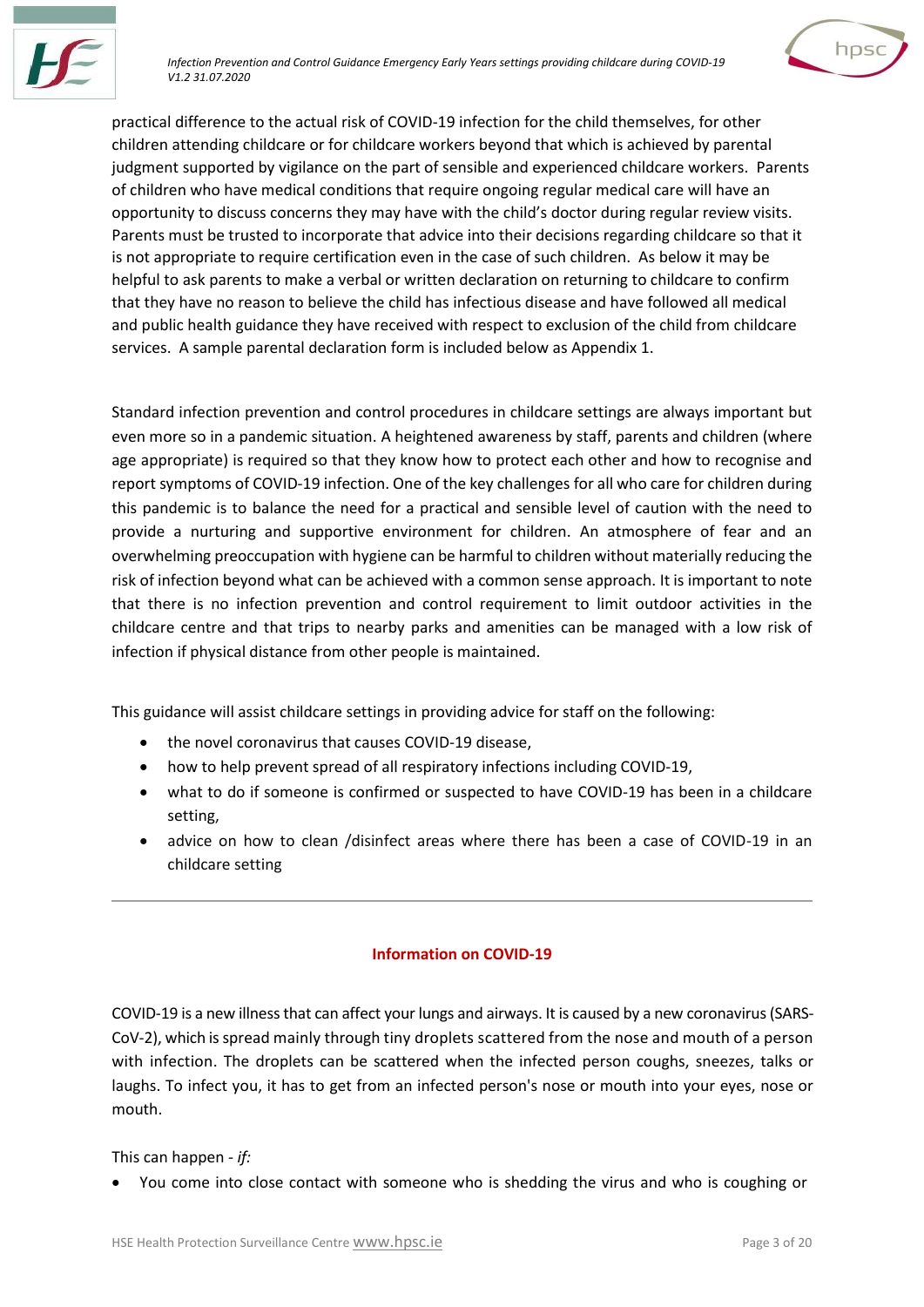



sneezing.

• You touch - with your hands - surfaces or objects that someone who has the virus has coughed or sneezed on, and then touch your mouth, nose or eyes without having washed your hands thoroughly.

The virus that causes COVID-19 does not spread through the air over long distances (it is not airborne). This means that being in the same big room or in the same outside play area does not spread infection unless people are very close to each other or are touching the same things.

As COVID-19 is a new illness, we are still learning about how easily the virus spreads from person to person and how to control it, so it is important to keep up to date and make sure you are using the most up to date guidance available. This information is available from the following links:

- [HSE-HPSC:](https://www.hpsc.ie/a-z/respiratory/coronavirus/novelcoronavirus/) https://www.hpsc.ie/a-z/respiratory/coronavirus/novelcoronavirus/
- [HSE Hub:](https://hse.drsteevenslibrary.ie/Covid19V2) https://www2.hse.ie/coronavirus/
- [Department of Health:](https://www.gov.ie/en/campaigns/c36c85-covid-19-coronavirus/) https://www.gov.ie/en/news/7e0924-latest-updates-on-covid-19 coronavirus/

COVID-19 can be a mild or severe illness. Severe illness is much more common in older people (especially older than 70) and in people vulnerable for other reasons. Severe illness is much less common in children and young adults in good health. [Symptoms](https://www2.hse.ie/coronavirus/) include fever (high temperature), cough, shortness of breath, difficulty breathing.

People with symptoms of infection are very important in spread of the disease. Symptomatic people appear to be most infectious for other people in the early days after symptoms begin. Infection can also spread from people in the day or two before they get symptoms and it can spread from some people who get an infection but have no symptoms or such mild symptoms that they take little notice of them (asymptomatic spread). People are no longer infectious for other people 14 days after they have developed symptoms.

Testing for COVID-19 is based on taking a sample from the back of the nose and throat and examining if for virus genes in the laboratory. Routine testing of children or childcare workers who have no symptoms of COVID-19 and have not been identified as COVID-19 contacts is not recommended. If a parent, guardian is concerned that they or a child may have symptoms of COVID-19 they should selfisolate /isolate the child and telephone their doctor for advice. Public health guidance on testing is updated regularly. If they need a test their doctor will arrange testing for them through the usual pathway unless there is a specific clinical reason for prioritised testing.

When a person is diagnosed with COVID-19 the HSE works to identify people that the person was in [close contact](https://www2.hse.ie/conditions/coronavirus/testing/contact-tracing.html) with since they got symptoms and for the 2 days before they got symptoms. People identified as close contacts are at a higher risk of developing infection. They are asked to restrict [movement](https://www2.hse.ie/conditions/coronavirus/managing-coronavirus-at-home/if-you-live-with-someone-who-has-coronavirus.html) for 14 days and are offered testing even if they do not develop symptoms.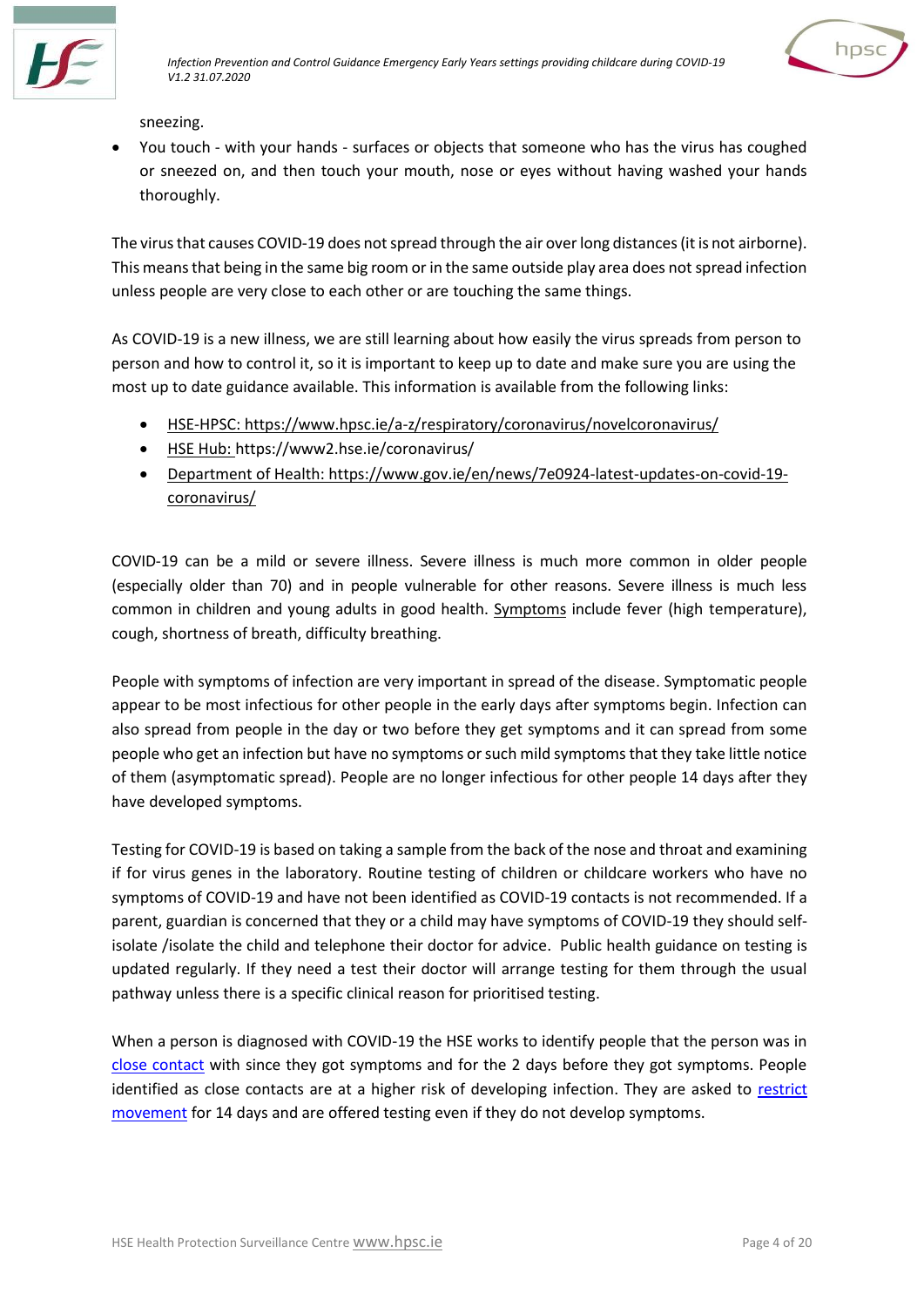



## **Information on COVID-19 and Children**

For [further information see the HSE website.](https://www2.hse.ie/conditions/coronavirus/if-your-child-has-symptoms.html)

In the months since the COVID-19 pandemic started, we have learned that:

- 1. Children seem generally less likely to catch infection.
- 2. Children seem more likely than adults to have no symptoms or to have mild disease. Symptoms in children include cough, fever, runny nose, sore throat, diarrhoea and vomiting.
- 3. Children have rarely been the person who brought COVID-19 into a household when household spread has happened.
- 4. Children are not more likely than adults to spread infection to other people.
- 5. There are some recent reports that the virus that causes COVID-19 may trigger a rare [inflammatory disease called PIMS](https://www2.hse.ie/conditions/coronavirus/if-your-child-has-symptoms.html) in some children. PIMS stands for Paediatric Inflammatory Multisystem Syndrome.

## **How to help prevent spread of all respiratory infections including COVID-19**

Current information shows that COVID-19 can spread easily from people who have symptoms. It also can spread to some degree from infected person even before they develop any symptoms. For these reasons, this guidance is based on two key parts:

- 1. Do whatever is practical to make sure that people with symptoms of COVID do not enter a childcare setting at any time.
- 2. Take all practical precautions to reduce the chance of spread of virus all of the time just in case an infectious person with no symptoms is in the childcare setting. This includes greater attention to hand hygiene, respiratory hygiene and cleaning. It also means limiting contact between people, keeping groups as small as possible and limiting mixing of people between the different groups. If someone who is not sick is shedding the virus, but they only mix with one fairly small group the number of people exposed to risk of infection is smaller.

The following are some general recommendations to reduce the risk of spread of infection in a facility:

## **1. Raise awareness**

- Promote awareness of COVID-19 and of the symptoms of COVID-19 among staff, parents and children for example with posters and other messages.
- Advise staff members that are ill not to attend work and to follow [HSE guidance on self-](https://www2.hse.ie/conditions/coronavirus/managing-coronavirus-at-home/self-isolation.html)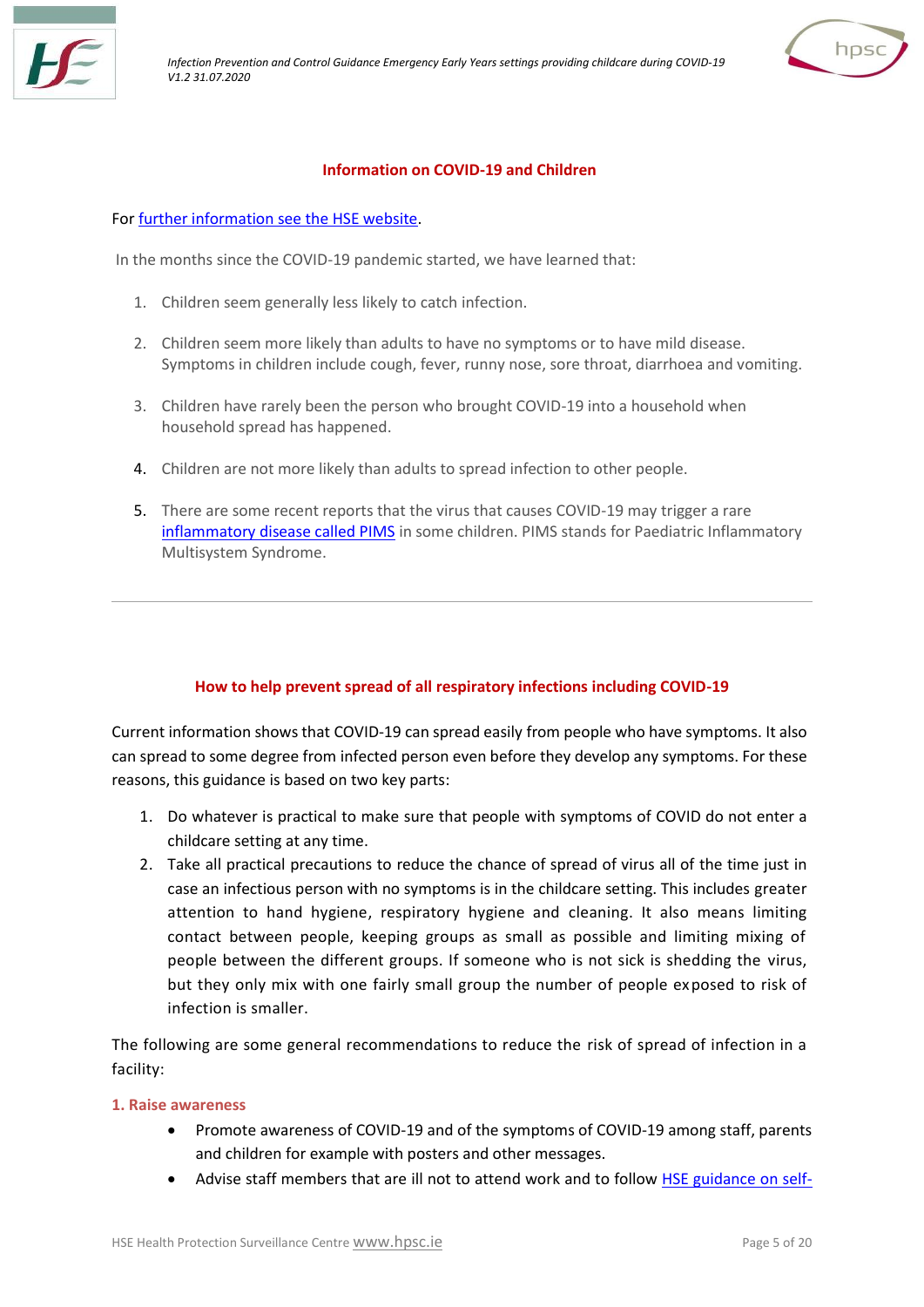



#### [isolation.](https://www2.hse.ie/conditions/coronavirus/managing-coronavirus-at-home/self-isolation.html)

- Advise parents not to present their children for childcare if the child has symptoms of a viral respiratory infection or if there is someone in the household suspected or known to have COVID-19.
- On site temperature checking is not recommended because fever is not a consistent feature of COVID-19 in children and could result in delay in access to the childcare centre. Parents and childcare settings do not need to take children's temperature every morning.
- Advise staff members not to present for work if they have been identified as a close contact of a person with COVID-19.
- All staff members, parents and guardians should follow Government advice regarding travel and restriction of movement following travel available at [https://www.gov.ie/en/campaigns/75d92-covid-19-travel-advice/.](https://www.gov.ie/en/campaigns/75d92-covid-19-travel-advice/) These restrictions also apply to children who travel outside of Ireland.
- Advise staff members that develop symptoms at work to bring this to attention of their manager promptly and to follow HSE guidance on self-isolation.
- Promote good hand and respiratory hygiene as described below and display posters throughout the facility.

#### **Hand hygiene:**

Wash your hands regularly. Wash your hands with soap and running water when hands are visibly dirty. If your hands are not visibly dirty, wash them with soap and water or use a hand sanitizer. Services to support these measures will be needed.

You should wash your hands:

- Before and after you prepare food.
- Before eating.
- Before and after caring for sick individuals.
- After coughing or sneezing.
- When hands are dirty.
- After using the toilet.
- After changing a nappy.
- After handling animals or animal waste.

Note some children may develop obsessional behaviour related to hand hygiene and may damage their skin through excessive washing. See HSE hand hygiene guidance at <https://www2.hse.ie/wellbeing/how-to-wash-your-hands.html>

#### **Respiratory hygiene:**

Cover your mouth and nose with a clean tissue when you cough and sneeze and then promptly dispose of the tissue in a bin and wash your hands. If you do not have a tissue, cough or sneeze into the bend of your elbow instead, not into your hands.

[Posters](http://www.hpsc.ie/a-z/microbiologyantimicrobialresistance/infectioncontrolandhai/posters/) on preventing spread of infection are available on the HPSC website.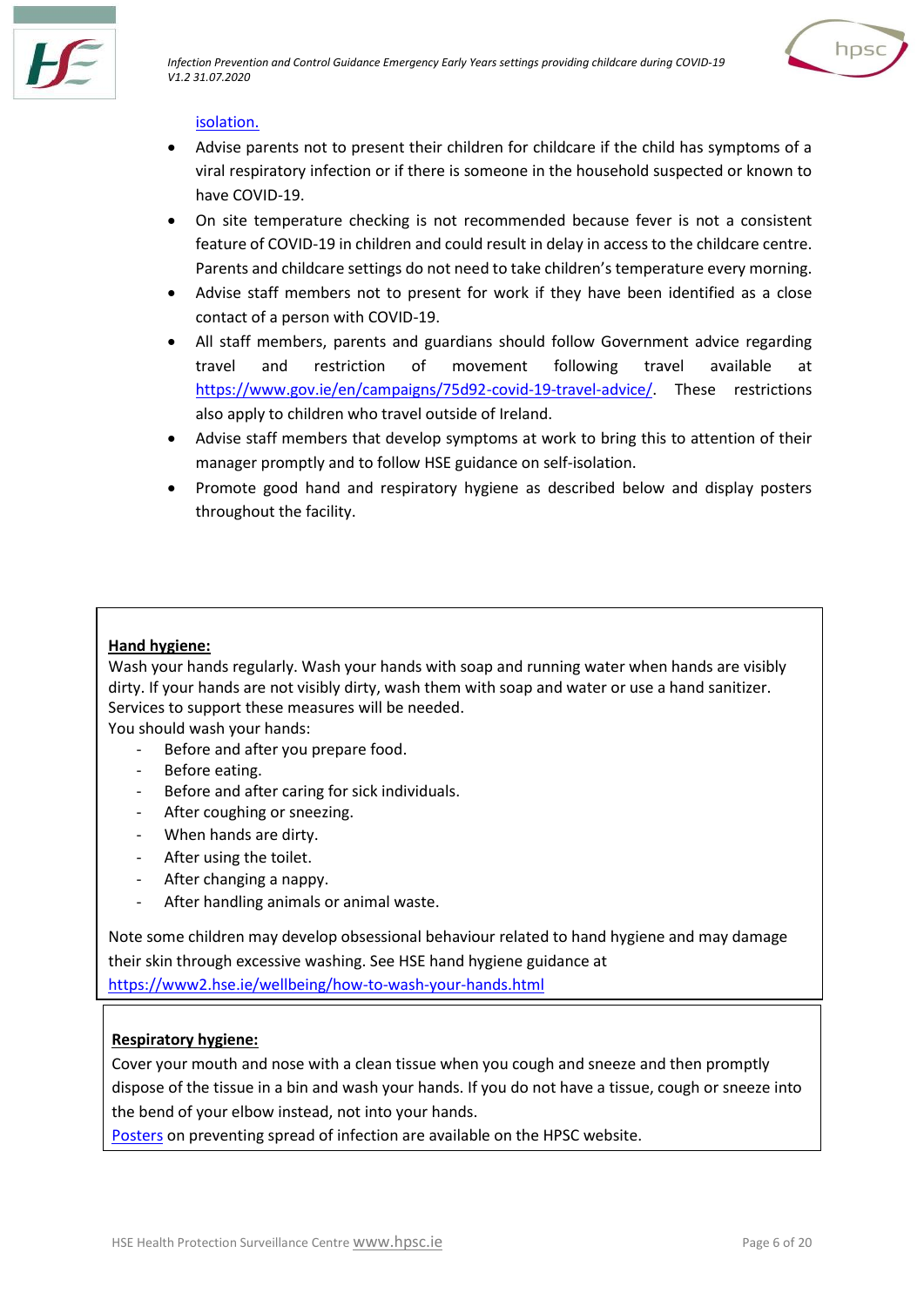



## **2. Managing visitors**

- Any visits to the childcare facility during the day should be by prior arrangement and visitors should be received at a specific contact point (for example an office) and be subject to the same controls that apply to staff entering the childcare facility.
- Physical distancing should be maintained with visitors where possible.
- If a childcare facility is likely to have a high throughput of visitors to a specific contact point for example an office consider the use of physical barriers such as a screen when adequate distance cannot be reliably maintained or use of cloth face coverings as per NPHET guidance.
- In relation to drop off of forgotten items (change of clothes, nappies, lunch boxes, etc.) a designated drop off point that does not require interaction with staff may be appropriate.
- Parents visiting for meetings with staff should be by appointment when possible and should be facilitated in a way that observes social distancing requirements. Meetings should be arranged to ensure that congregation of parents in waiting areas is minimised for example where parents travel for a meeting by private car they may be invited to remain in the car until staff are ready to meet them.

#### **3. Limiting the extent to which groups of people mix with each other**

- Arrangements for dropping off and picking up children from childcare should be organised to maintain distance between parents and guardians and between parents and guardians and the childcare workers.
- Where children are walked to the childcare care centre or travel by public transport provide marked waiting areas that support social distancing. A childcare worker should come to receive the child and avoid or limit physical contact with the accompanying adult. If there is no shelter then it may be necessary to have pre-agreed staggered arrival times particularly in bad weather.
- Where children are dropped off and picked up by private car, the accompanying adult should remain in the car with the child. A childcare worker should come to the car to receive the child and avoid or limit physical contact with the accompanying adult. Subject to available space there is no strict requirement for cars to arrive one at a time provided that those accompanying the child remain in the car and do not interact with those accompanying other children.
- A similar process should be followed for pick up.
- Where possible the risk of spread of infection may be reduced by structuring children and their carers into discrete groups or "pods" to the extent that this is practical.
- The formation of "pods" is less relevant or not relevant in settings caring for smaller numbers of children. Generally speaking the objective is to limit contact and sharing of common facilities between people in different pods rather than to avoid all contact and sharing between pods as the latter will not be possible.
- Generally speaking, it is only practical to structure pods for the specific childcare setting. It is not practical to group all children who attend the same breakfast club/school in the same pod in other childcare setting as there may be issues of age and compatibility. However, if there are 2 or more children in the same age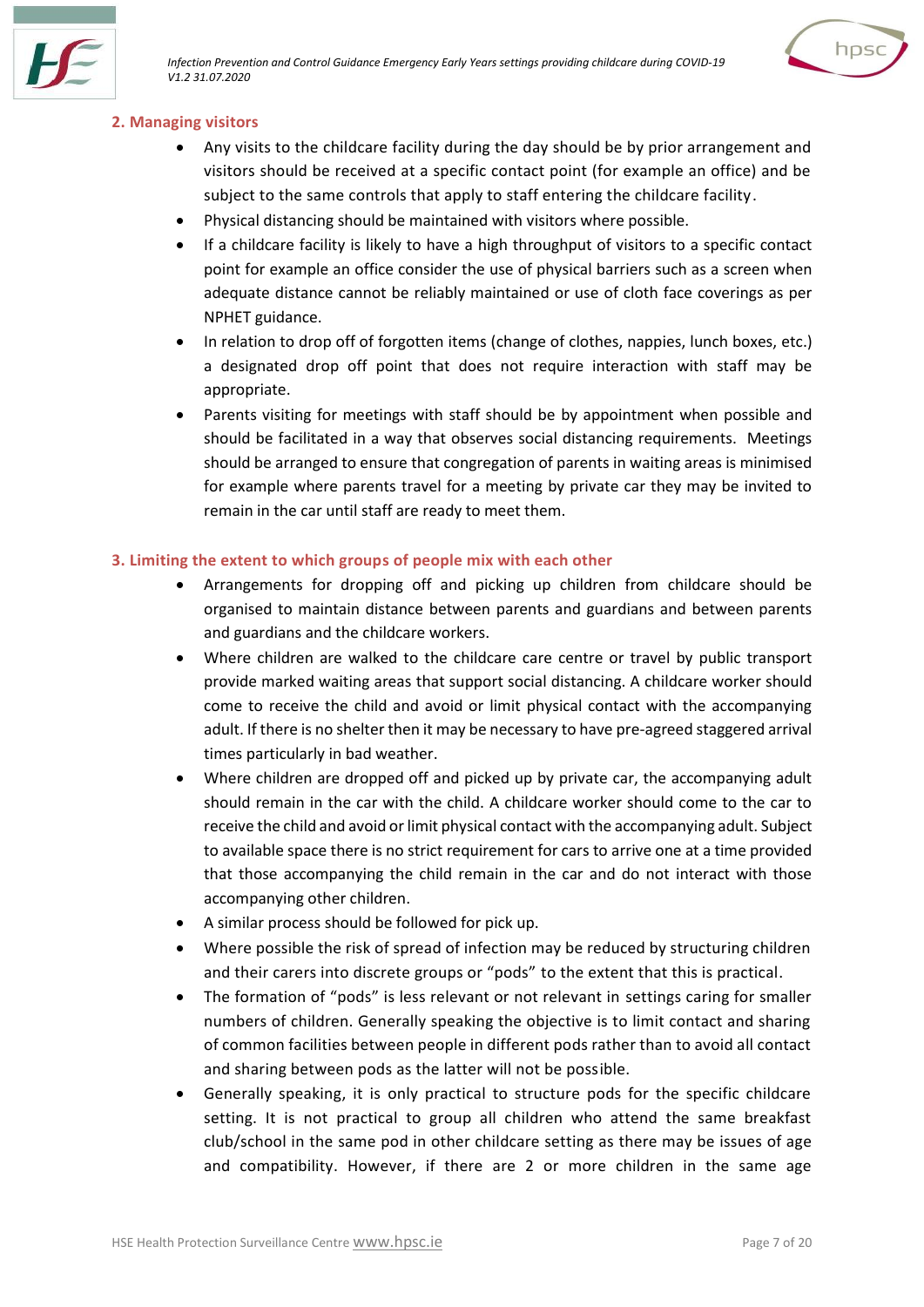



group/pod/class in a school that also attend the same childcare setting it is generally appropriate for those children to be in the same pod in the childcare setting if that is practical.

- It is also acknowledged that staff may need to operate in different play-pods at different times (e.g. morning and afternoon sessions). While this may be necessary in some cases, the number of play-pods serviced should be limited and all appropriate infection prevention and control measures including hand hygiene observed.
- There is no evidence base on which to define a maximum pod size. This guidance is based on keeping pod sizes as small as is likely to be reasonably practical in the specific childcare context.
- Services should continue to operate within regulatory adult-child ratios. A pod is generally likely to include up to 2 adults. In some cases, a pod may require 3 adults for example if there are children with specific needs that require additional care or support or if this is more practical when caring for very young children. These are just two examples; other scenarios may apply.
- Pod size may take account of regulations relating to the maximum adult-child ratios in the relevant regulation quoted below. On this basis, the size of a pod in a given setting will be related to regulations that apply to the childcare context with the principle of keeping pods as small as practical.
- The current maximum adult-child ratios for children in full day care are 1-3 for those aged less than 1 year, 1 to 5 for those aged 1 year, 1-6 for 2-year olds and 1-8 for 3-6 year olds.
- Bearing in mind that the goal is to keep pod size as small as is practical at all times and the above ratios the following are examples, but not specifications, regarding possible pod structures. A pod size of 8 to 12 (2 to 3 adults and 6 to 9 children) may be practical for children aged less than 1 year, a pod size of 12 to 18 (2 to 3 adults and 10 to 15 children) for children aged 1, a pod size of 14 (2 adults and 12 children) for children aged 2 years and a pod size of 18 (2 adults and 16 children) for children aged 3 to 6.
- For sessional pre-school provision in the 2 years before school entry, the ratio is 1 to 11 and for school age childcare, the ratio is 1 to 12. In this context a practical pod size would be 24 (2 adults and 22 children) or 26 (2 adults and 24 children).
- To the greatest extent possible children and adults should consistently be cared for /deliver care in the same pod although this will not be possible at all times.
- Different pods should not share toys and should have separate breaks and meal times or separate areas at break and meal times.
- Floating /relief staff members who move from pod to pod will be essential but this should be limited as much as possible and they should move between as few pods as possible and between a consistent group of pods. A single staff member who moves between a large number of pods can generate a very large number of Contacts amongst other staff and children if they develop COVID-19.
- Where practical, children from the same household should be in the same pod.
- A record should be retained of the people (children and carers) in each pod on each day to facilitate Contact Tracing in the event of an episode of infection.
- If childcare can be delivered effectively with a pod structure the pods may be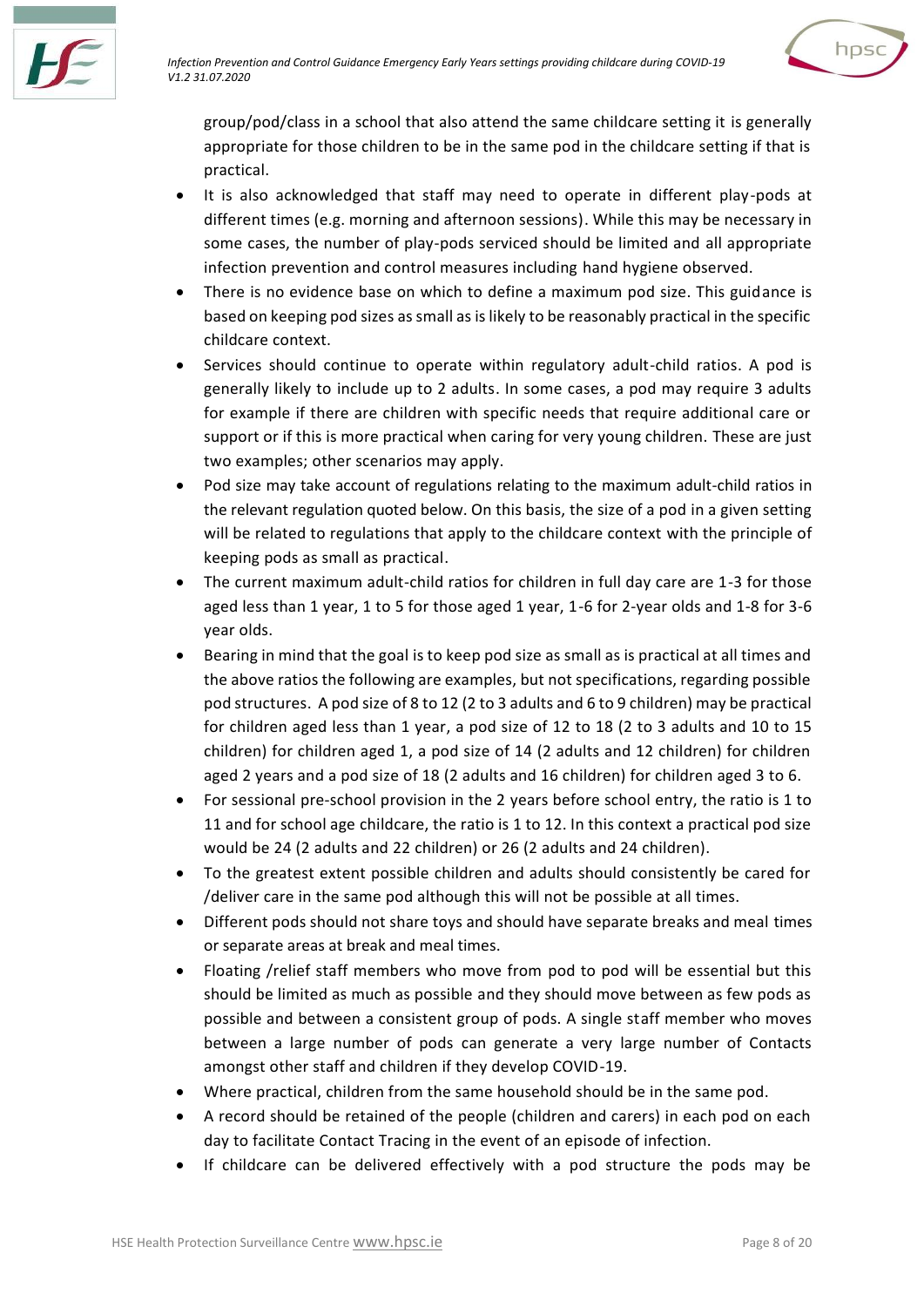



separated from each other by light and/or transparent partitions of sufficient height to limit children interacting with each other. There is no requirement for solid partitions from floor to ceiling.

#### **4. Physical distancing measures**

- In an Early Learning and Care or School Age Childcare setting, it is not possible to observe physical distancing from a child you are caring for and it is not practical to enforce physical distancing between children who are cared for as a group.
- Sleeping cots should be arranged so that there is physical distance between groups of cots for children from different pods. Physical distance between cots from children in the same pod is not likely to be important if the children interact with each other when playing.
- A distance of 2 metres is recommended for physical distancing by the National Public Health Emergency Team. In the context of childcare this is relevant to distancing between adults when they are not engaged in childcare activity (for example when on breaks and arriving for work).
- Stagger the use of canteen or other communal facilities to try to avoid crowding and in particular try to manage entry and exiting to avoid close contact in doors and hallways between children and adults from different pods.
- Encourage outdoor activities as much as possible as the risk of spread of infection between people is much lower when they are outdoors.

#### **5. Transport to and from childcare**

- Transport personnel should not attend for work if they have symptoms of COVID-19 or have been identified as close Contacts of COVID-19.
- Transport personnel should be empowered to decline to transport a child who has obvious symptoms of infection.
- The National Public Health Emergency Team recommends the use of cloth face coverings by people aged 13 years or older on public transport. This guidance is applicable in vehicles dedicated to transport of children to and from childcare settings where it does not pose a barrier to care. If the transport personnel are protected by a screen a face covering is not required. If no screen is available and a cloth face covering is not practical, a visor can be expected to provide substantial protection from droplets.
- Transport personnel should regularly perform hand hygiene.
- Children should embark and disembark in a controlled way from the bus/car, that is one at a time and should perform hand hygiene on boarding.
- Supplies of hand sanitizer, tissues, gloves or wipes should be supplied on board the transport vehicle for staff and children to use as needed.
- As children using transport are likely to be in different pods within the childcare facility as much distance as is practical should be maintained on the bus/car.
- Where possible, children from the same play-pods should be seated together.
- Contact surfaces within the bus/car should be cleaned with water and detergent at least daily and whenever there is visible contamination.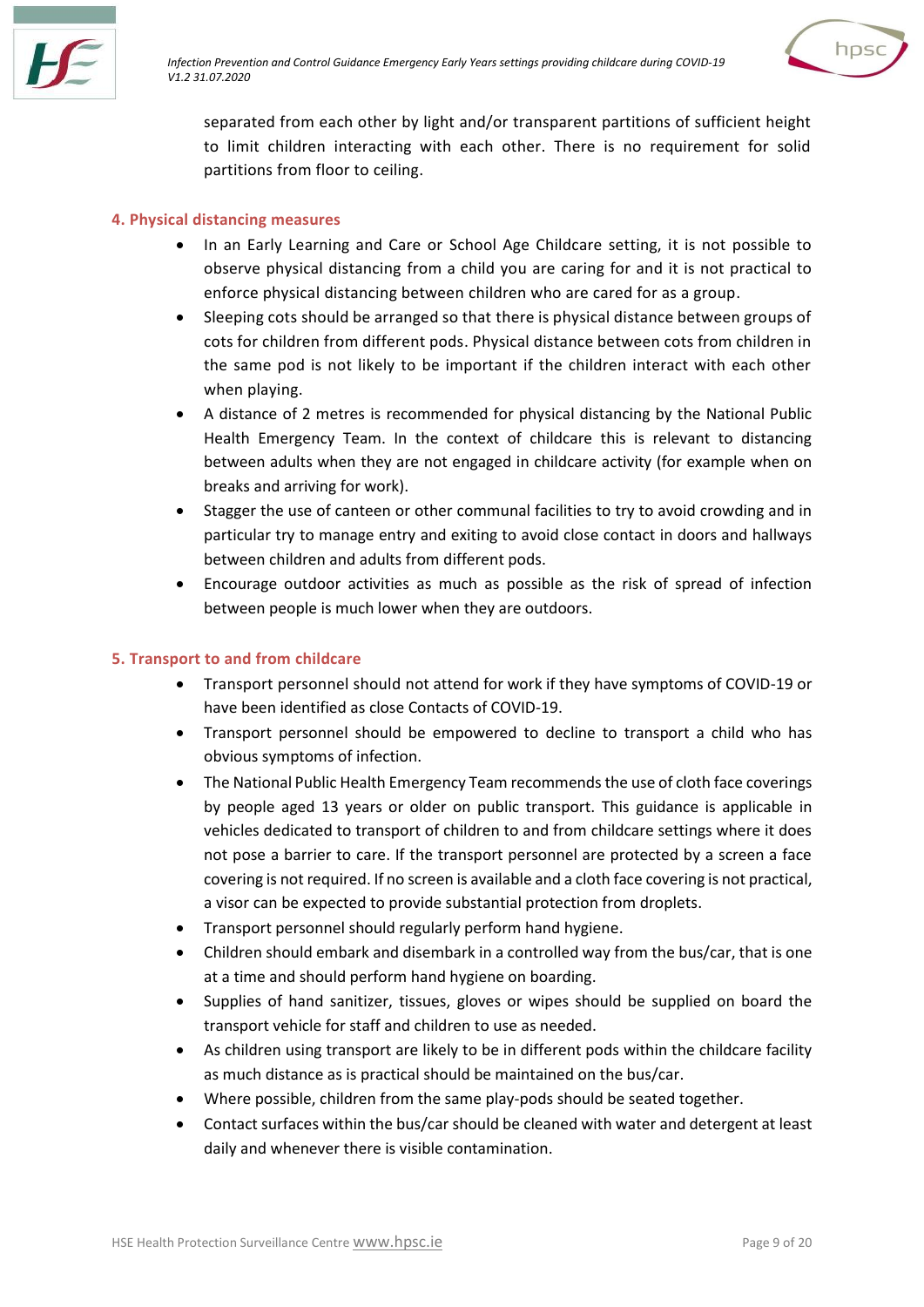

*Infection Prevention and Control Guidance Emergency Early Years settings providing childcare during COVID-19 V1.2 31.07.2020*



#### **6. Hygiene measures and cleaning regimes**

- Where possible teach children how to clean their hands and about respiratory hygiene.
- Supply tissues and hand sanitisers / hand gel outside canteen, playrooms, and toilets and encourage children to use them. Hand sanitiser dispensers should be positioned safely to avoid risk of ingestion by young children.
- Ensure hand-washing facilities, including soap and clean towels/disposable towels, are well maintained.
- Hand sanitised dispensers should be readily available in every room and hand wash sinks should be within easy walking distance.
- Soap should be neutral and non-perfumed to minimise risk of skin damage.
- The National Public Health Emergency Team recommends the use of cloth face coverings by people aged 13 years or older in certain indoor settings. This guidance is applicable in childcare settings where it does not pose a barrier to care. This includes situations where there is interaction between adults when not caring for children. Guidance is available at the following link:

[https://www.hpsc.ie/a-](https://www.hpsc.ie/a-z/respiratory/coronavirus/novelcoronavirus/guidance/infectionpreventionandcontrolguidance/ppe/useoffacemasksbythegeneralpublic/)

[z/respiratory/coronavirus/novelcoronavirus/guidance/infectionpreventionandcontrolg](https://www.hpsc.ie/a-z/respiratory/coronavirus/novelcoronavirus/guidance/infectionpreventionandcontrolguidance/ppe/useoffacemasksbythegeneralpublic/) [uidance/ppe/useoffacemasksbythegeneralpublic/](https://www.hpsc.ie/a-z/respiratory/coronavirus/novelcoronavirus/guidance/infectionpreventionandcontrolguidance/ppe/useoffacemasksbythegeneralpublic/)

- In some cases, childcare workers who wish to use a face covering but who find that a cloth face covering is an impediment to childcare may consider use of a visor. If a visor is used it should extend from above the eyes to below the chin and from ear to ear.
- Provide bins for disposal of tissues and make sure they do not overflow.
- Increase the frequency and extent of cleaning regimes and ensure that they include:
	- $\circ$  Clean regularly touched objects and surfaces using a household cleaning product.
	- o Pay particular attention to high-contact areas such as door handles, grab rails/ hand rails in corridors/stairwells, plastic-coated or laminated worktops, desks, access touchpads, telephones/keyboards in offices, and toilets/taps/sanitary fittings.
	- o Wear rubber gloves when cleaning surfaces, wash the gloves while still wearing them, then wash your hands after you take them off.
	- $\circ$  Use of newer technologies e.g. fogger machines, air purifiers, etc. marketed for disinfection of surfaces or decontamination of air are not recommended. They have not been shown to make children less likely to get sick than good cleaning and the application of standard disinfectants in situations where this is specifically required. Some novel approaches to disinfection may require specific precautions in their application to avoid risk of toxicity.

#### **7. Selection and management of toys from an infection prevention viewpoint**

- In line with existing national guidance it is recommended to:
	- $\circ$  Choose toys that are easy to clean and disinfect (when necessary) and dry.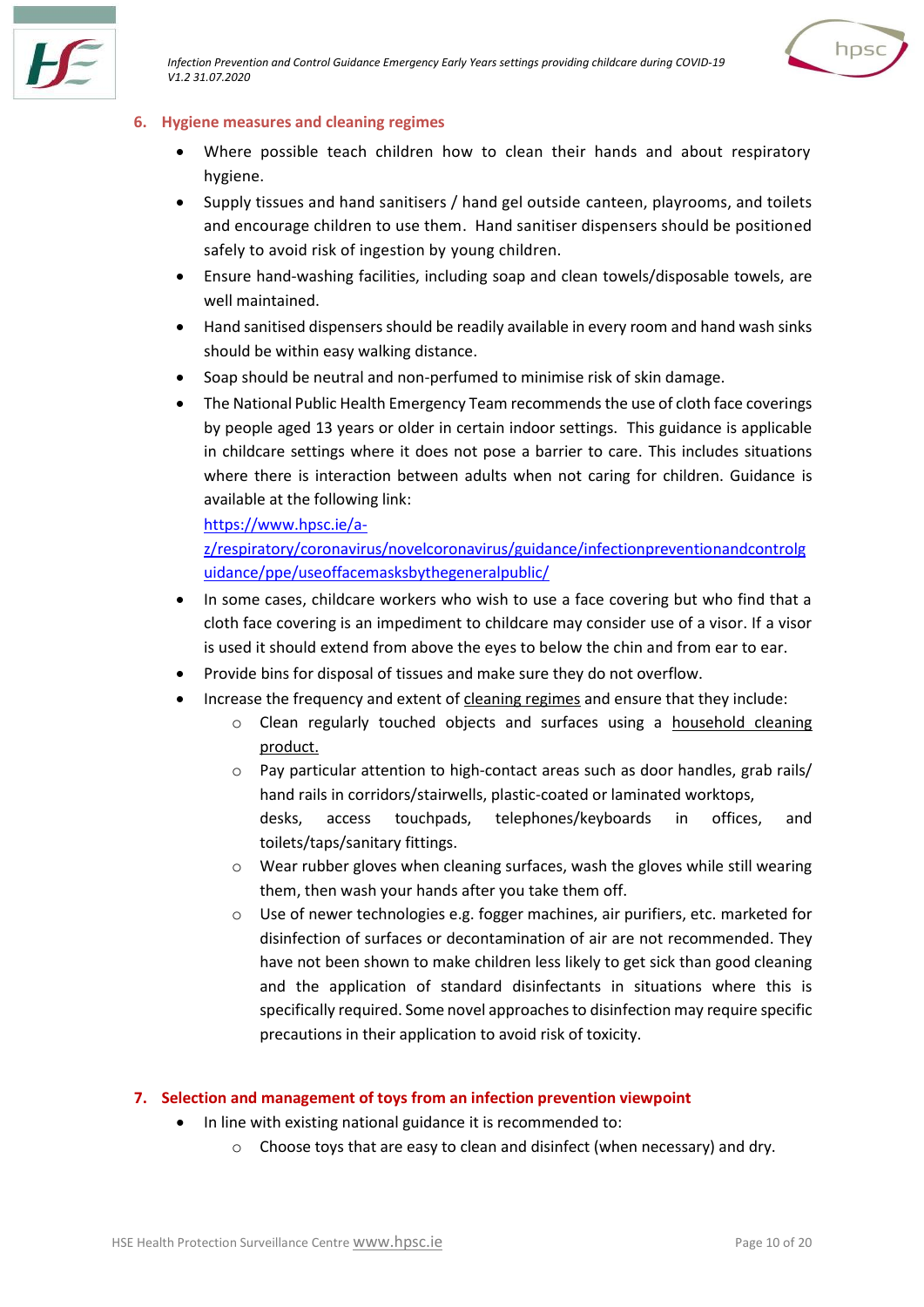



- $\circ$  In the context of the pandemic, the use of certain types of toys (e.g. soft toys, stuffed toys, play dough) needs to be considered carefully. If their use is considered important for the children avoid sharing of items between children in so far as is practical.
- $\circ$  Play dough should be replaced daily and soft toys should be washed regularly.
- $\circ$  Although it is not clear that kinetic sand poses a specific risk a container should be allocated to one pod or to a limited number of pods and containers cleaned regularly. There is no requirement to change kinetic sand at specific intervals.
- o If soft toys /comfort blankets are essential for some children they should be personal to the child, they should not be shared and they must be machine washable.
- $\circ$  Jigsaws, puzzles and toys that children are inclined to put in their mouths must be capable of being washed and disinfected.
- o Discourage children from putting shared toys into their mouths.
- o Store clean toys/equipment in a clean container or clean cupboard.
- o Always follow the manufacturer's cleaning instructions.
- o Always wash your hands after handling contaminated toys and equipment.
- $\circ$  If groups or children are cared for in pods or if there are morning and afternoon groups in the same room avoid sharing of toys between groups to the greatest extent possible for example by having separate boxes of toys for each group.
- o If separate toy boxes are not possible toys must be cleaned between use by different pods.
- $\circ$  Outdoor sand pits that are managed in keeping with current national guidance are unlikely to post a significant added risk for spread of COVID-19 if used by one pod of children at a time. There is no requirement to allow a specific interval between use of a sand pit by one pod and by a subsequent pod.

Further guidance is available at [https://www.hpsc.ie/a-z/lifestages/childcare/.](https://www.hpsc.ie/a-z/lifestages/childcare/)

#### **8. Cleaning of Toys**

- All toys (including those not currently in use) should be cleaned on a regular basis, i.e. weekly. This will remove dust and dirt that can harbour germs.
- Toys that are used by very young children should be washed daily.
- Toys that children put in their mouths should be washed after use or before use by another child.
- All toys that are visibly dirty or contaminated with blood or body fluids must be taken out of use immediately for cleaning or disposal. Toys waiting to be cleaned must be stored separately.

#### **Cleaning Procedure**

- Wash the toy in warm soapy water, using a brush to get into crevices.
- Rinse the toy in clean water.
- Thoroughly dry the toy.
- Hard plastic toys may be suitable for cleaning in the dishwasher.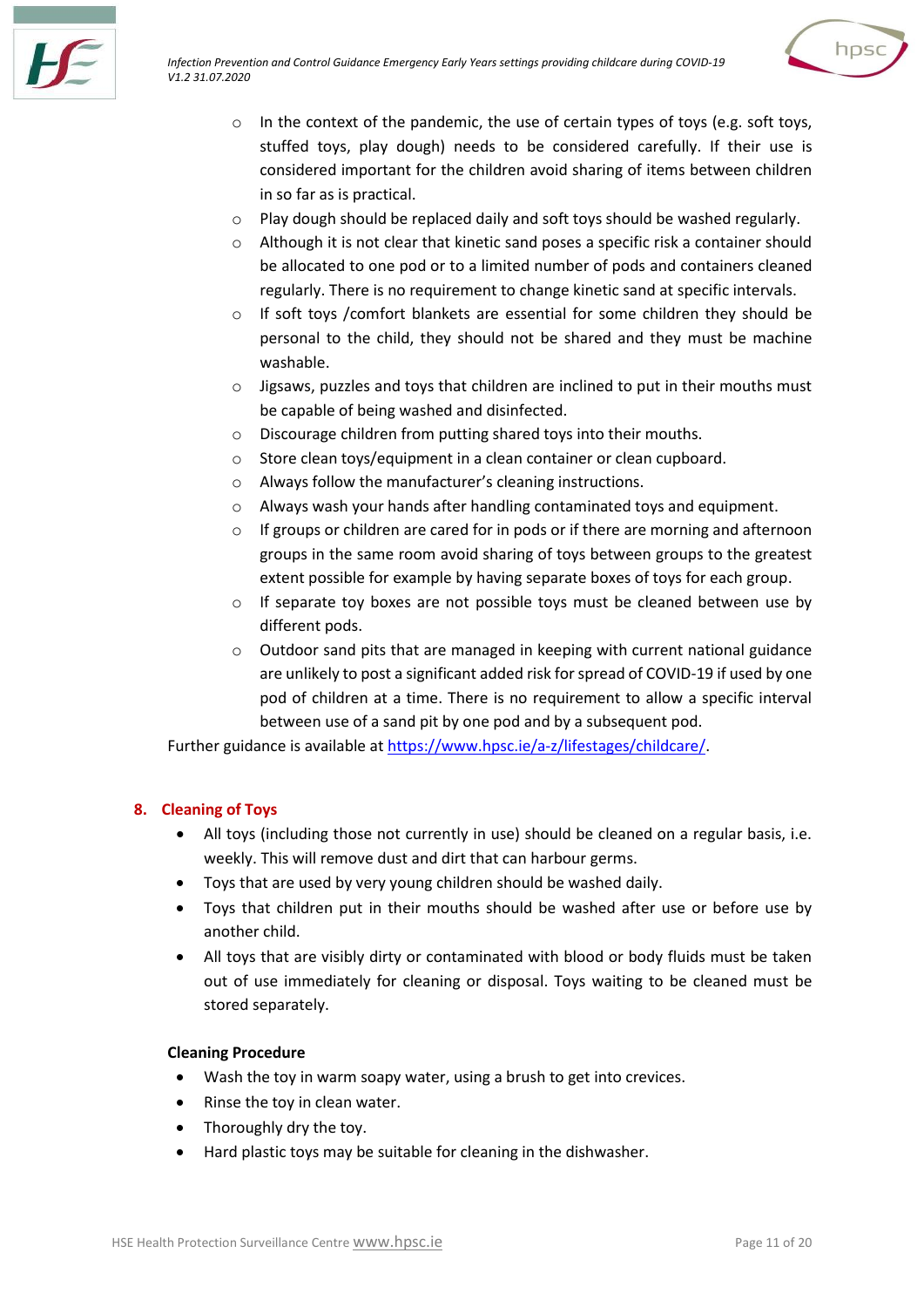



• Toys that cannot be immersed in water i.e. electronic or wind up should be wiped with a clean damp cloth and dried.

#### **Disinfection procedure**

- In some situations toys/equipment may need to be disinfected following cleaning. For example:
	- o Toys/equipment that children will place in their mouths.
	- o Toys/equipment that have been soiled with blood or body fluids.

#### **During an outbreak of infection**

- If disinfection is required:
	- o Use a chlorine based disinfectant at a concentration of 1,000ppm available chlorine (See **<https://www.hpsc.ie/a-z/lifestages/childcare>** Appendix F on Chlorine Based Disinfectants).
	- o Rinse and dry the item thoroughly.
	- o **Note:** Always follow the manufacturer's cleaning/disinfecting instructions and use recommended products to ensure effective usage and to ensure equipment is not damaged.

#### **9. Plan**

- Have a plan for dealing with children and staff who become ill with symptoms of COVID-19. Make sure they know who to contact and where to go right away to self-isolate while they telephone their doctor or the occupational health service for medical advice.
- Have a plan for how the setting will manage core services (for example accommodation, food, meals, laundry, cleaning, showers, toilets) in the event some of the staff become ill with COVID-19 or need to restrict their movements due to being a close contact of a case.
- Ensure that childcare workers are aware of the plan to manage a child who may develop symptoms of COVID-19 and that, at all times, there is at least one person who is prepared to undertake the care or such a child if the need arises.
- Have a small supply of surgical masks in a readily accessible place for use if someone develops symptoms of COVID-19 if staff members caring for a sick child feel they need to use them.

#### **10. Children with additional support or care needs**

- Social distancing is not a requirement for children in early learning and care and school age childcare settings and may not be practical or reasonable to implement where children have personal care or assistance needs.
- The focus should therefore be on emphasising that parents/guardians should have a heightened awareness of signs, symptoms or changes in baseline which might suggest illness/COVID-19 infection and where symptoms are present, children should not attend for childcare.
- Children who are unable to wash their hands by themselves should be assisted to clean their hands using either soap and water or a hand sanitiser (if their hands are visibly clean) as outlined previously.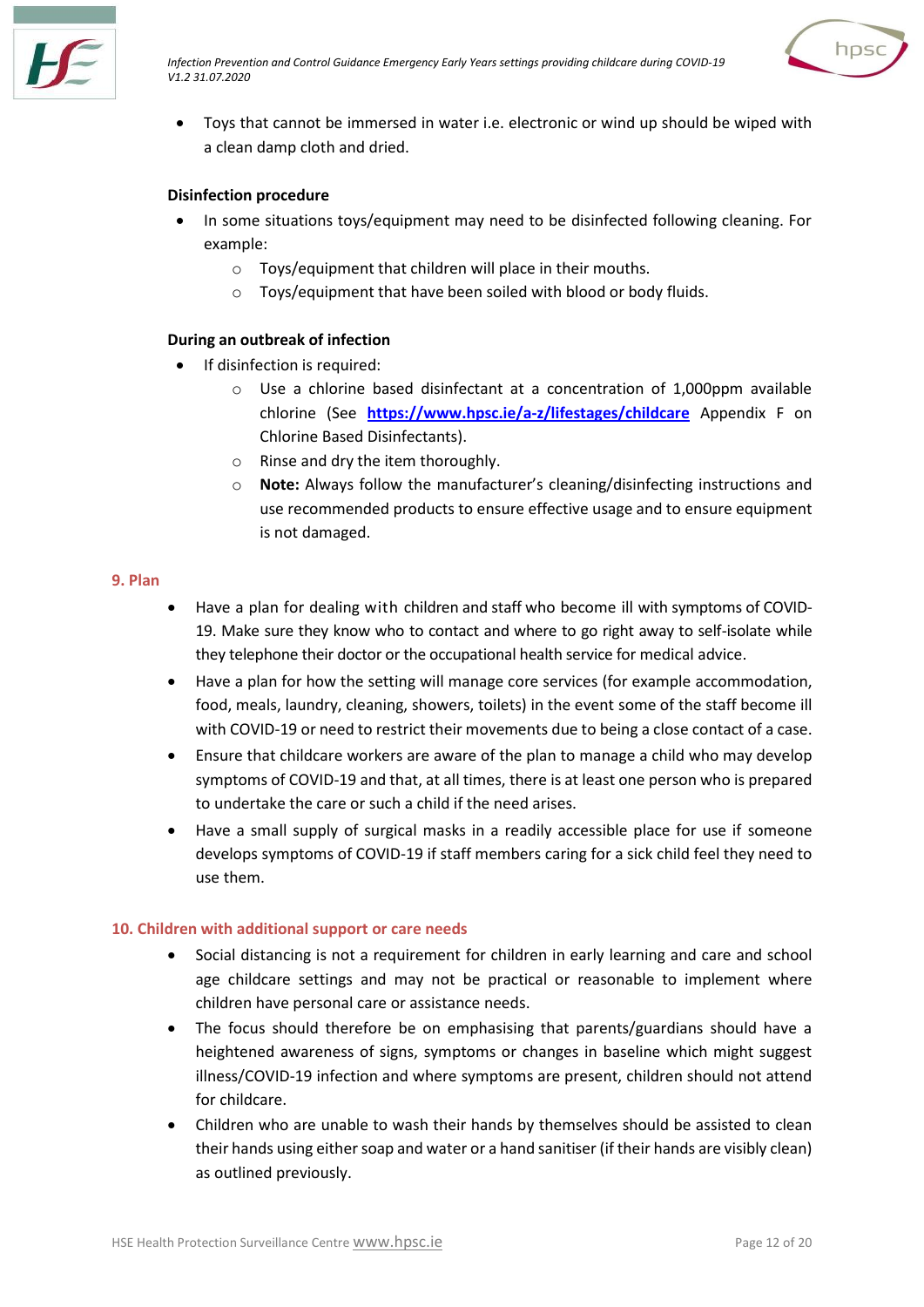



- If healthcare is provided to children in a childcare setting the childcare worker, nurse or healthcare assistant should follow the standard infection prevention and control practice for healthcare delivery, as advised by the child's parent and the health professional.
- Some children may have care needs (physical, emotional or sensory) which require the use of aids and appliance and/ or medical equipment for example toileting aids, moving and handling equipment, respiratory equipment. Where cleaning of aids and appliances is carried out in the childcare setting it is recommended that a cleaning schedule is provided, detailing when and how the equipment is cleaned and the cleaning products to be used in accordance with the manufacturers' instructions.
- The following points can guide the development of such cleaning schedules:
	- o Equipment used to deliver care should be visibly clean.
	- o Care equipment should be cleaned in accordance with the manufacturer's instructions. Cleaning is generally achieved using a general-purpose detergent and warm water.
	- $\circ$  Equipment that is used for different children must be cleaned and, if required, disinfected immediately after use and before use by another child e.g. toileting aids.
- If equipment is soiled with body fluids:
	- o First, clean thoroughly with detergent and water.
	- o Then disinfect by wiping with a freshly prepared solution of disinfectant.
	- o Rinse with water and dry.

#### **11. Parent and Toddler Groups**

- Parent and toddler groups can provide important support for parents and children but pose a risk of infection if they result in congregation of large groups of parents and children in particular if there is extensive and unstructured interaction between adults and children.
- The risk of infection is reduced if parent and toddler group can meet /spend as much time outdoors as possible.
- Groups should keep as small as possible and membership of a group should be stable and consistent from meeting to meeting to the greatest degree practical.
- A system for pods within a group can help limit the spread of infection if infection is introduced.
- The group should have a process for declaration of wellness from parents and children on arrival.
- The group should have a process for recording attendance each day to support contact tracing in the event that a member of the group is diagnosed with infection.
- The group should promote hand hygiene, cough etiquette, and cleaning as above for other childcare settings.
- Parents should observe guidance on distancing and use of cloth face coverings.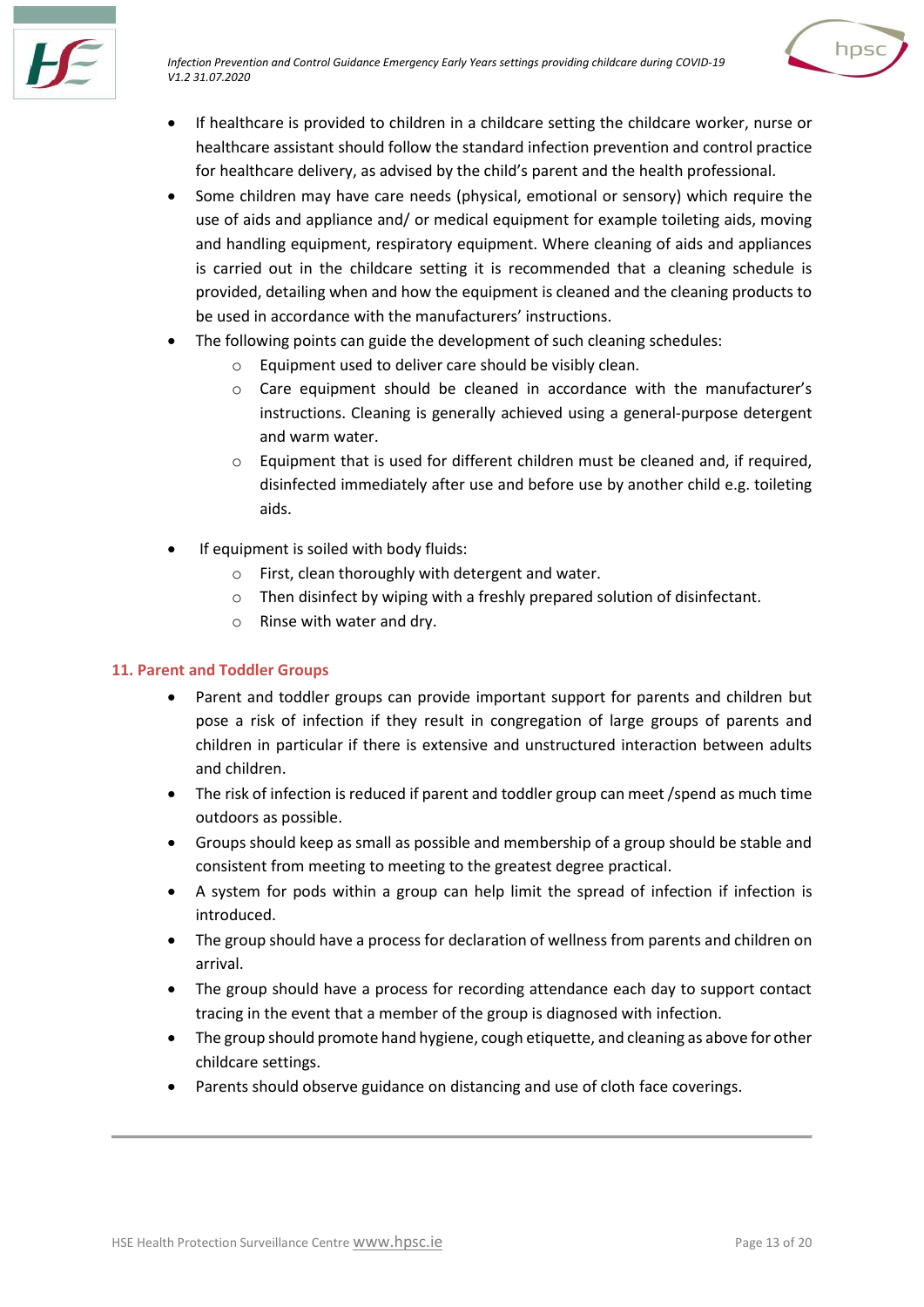



### **If a child or staff member is in the childcare facility at the time that they feel unwell and develop symptoms of infection**

- If a child develops any symptoms of acute respiratory infection including cough, fever, or shortness of breath while in the care facility, a staff member will need to take them to the place that is planned for isolation. This should be a room if possible but if that is not possible it should be place 2m away from others in the room.
- Note that a temperature of  $38^{\circ}$ C should not be discounted on the basis that a child is teething. For information on teething see the link below: <https://www2.hse.ie/wellbeing/child-health/baby-teething-and-gums.html>
- Call their parent or guardian and ask them to collect their child as soon as possible.
	- Remember the virus is spread by droplets and is not airborne so the physical separation is enough to reduce risk of spread to others even if they are in the same room.
	- o A staff member caring for a child waiting for pick-up will need to be prepared to have contact with the child as necessary. The childcare worker should wear a mask. Staff members may prefer to wear gloves in this situation although they are not strictly necessary as the virus does not pass through skin. Whether gloves are worn or not it is essential to avoid touching your own nose, mouth or eyes while caring for a symptomatic child and to perform hand hygiene. If gloves are used, you must perform hand hygiene immediately after removal and safe disposal of gloves.
	- o If a member of staff has helped someone with symptoms, they do not need to go home unless they develop symptoms themselves or unless they are subsequently advised to do so by public health.
- If a staff member develops symptoms of acute respiratory infection including cough, fever or shortness of breath while in the care facility ask them to go home without delay and contact their GP by telephone.
	- o They should remain 2 m away from others if possible.
	- o They should avoid touching people, surfaces and objects and be advised to cover their mouth and nose with a disposable tissue when they cough or sneeze and put the tissue in the bin. If you don't have any tissues available, they should cough and sneeze into the crook of their elbow.
	- o If they can tolerate doing so, they should wear a surgical mask.
	- $\circ$  If they must wait, then they should do so in an office or other area away from others.
	- $\circ$  If they need to use toilet facilities they should wipe contact surfaces clean and clean their hands after attending the toilet.
- In an emergency, call the ambulance, and explain that the child or staff member is unwell with symptoms of COVID-19.
- The room will need to be cleaned and contact surfaces disinfected once they leave.
- If they need to go to the bathroom whilst waiting for medical assistance, they should use a separate bathroom if available and it needs to be cleaned and contact surfaces disinfected before use by others.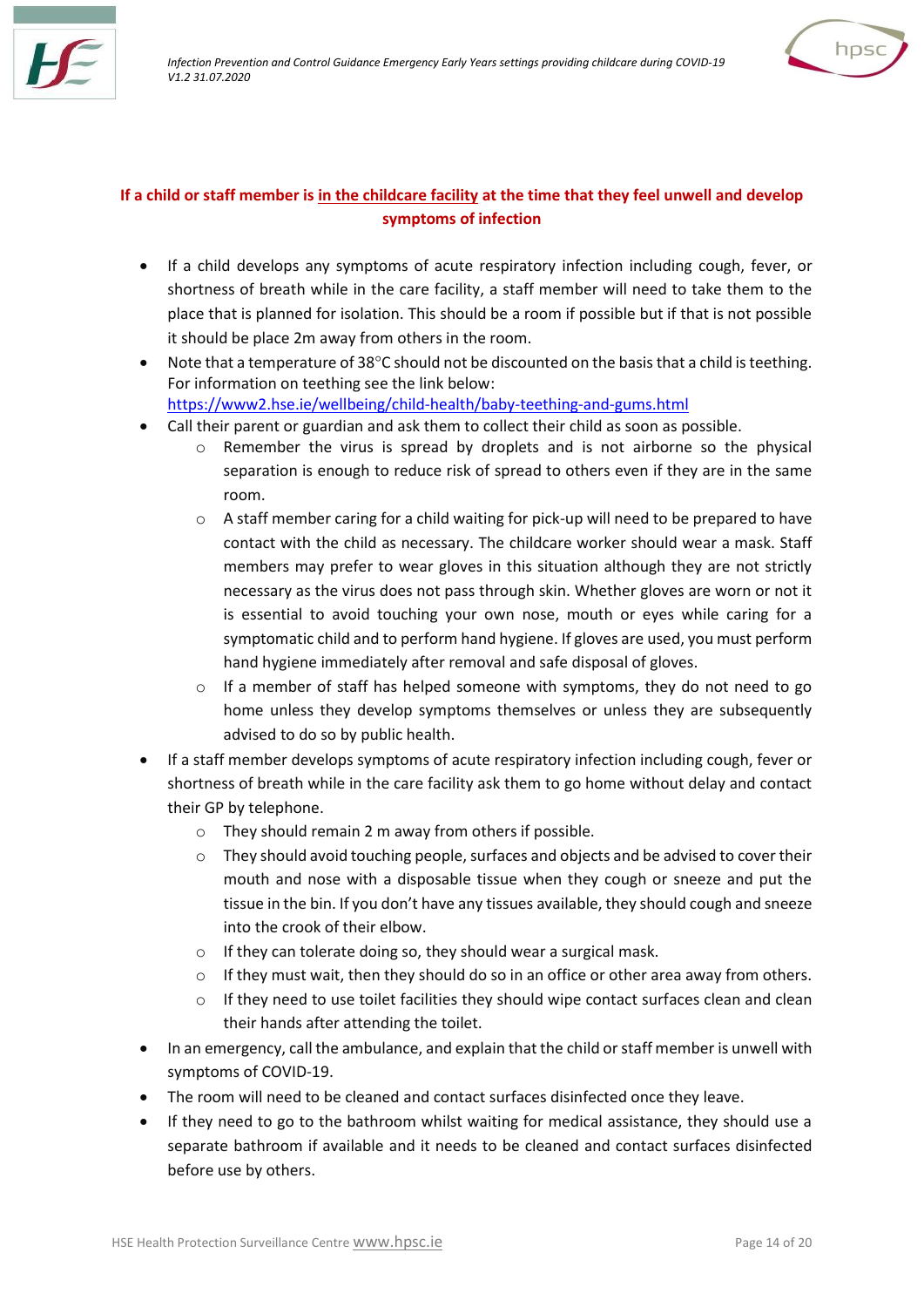



- There is no requirement to send everyone else in the pod or the staff working the pod home or to disseminate information to all parents at that point. The childcare service should continue to provide care for other children unless there is specific grounds for concern regarding an outbreak for example an unusual number of children or childcare workers with similar symptoms at the same time. If there is a specific concern regarding an outbreak the service should contact the Department of Public Health.
- When a child who has needed to stay away from child care for a period is ready to return to childcare the parent/guardian should be asked to provide a brief written declaration that the they are satisfied that the child has recovered, that they have followed any medical advice given regarding staying away from childcare and that they have no reason to believe that the child now represents a particular infection risk to other children or to staff. Childcare workers should use their judgement also in considering if the child is well enough to return to childcare. It is not appropriate to require certification from a medical practitioner.

Note. If a child requires first aid in a childcare setting please see guidance from PHECC at the link below.

[https://www.phecit.ie/PHECC/Publications\\_and\\_Resources/Newsletters/Newsletter\\_Items/2020/PH](https://www.phecit.ie/PHECC/Publications_and_Resources/Newsletters/Newsletter_Items/2020/PHECC_COVID_19_Advisory_v1.aspx) [ECC\\_COVID\\_19\\_Advisory\\_v1.aspx](https://www.phecit.ie/PHECC/Publications_and_Resources/Newsletters/Newsletter_Items/2020/PHECC_COVID_19_Advisory_v1.aspx)

#### **What to do if there is a confirmed case of COVID-19 in your childcare setting**

- All individuals with symptoms of COVID-19 should contact their GP for further advice.
- If the doctor arranges testing and the test comes back as positive for SARS-CoV2 (COVID-19) they (or their parent) will be contacted by Public Health to identify anyone who has been in close contact with them during the period when they were likely to have been infectious.
- The childcare setting will then be contacted by local Public Health staff of the HSE to discuss the case, identify people who have been in close contact with them and advise on any actions or precautions that should be taken.
- An assessment of each childcare setting where this may occur will be undertaken by HSE public health staff.
- Advice on the management of children and staff who came into close contact with the case will be based on this assessment.
- The HSE Public Health staff will also be in contact individually with anyone who has been in close contact with the case to provide them with appropriate advice regarding testing and restriction of their movement to reduce the spread of infection.
- Advice on cleaning of communal areas such as classrooms, changing rooms and toilets is outlined later in this document.
- Confirmed COVID-19 cases should continue t[o self-isolate](https://www2.hse.ie/conditions/coronavirus/managing-coronavirus-at-home/self-isolation.html) at home for a **minimum of 14 days** and should not return to the childcare setting until they are advised that it is safe to do so.
- Close contacts of a confirmed case should go home and restrict their movements for 14 days. They should not attend the childcare facility during that time. They will be offered testing for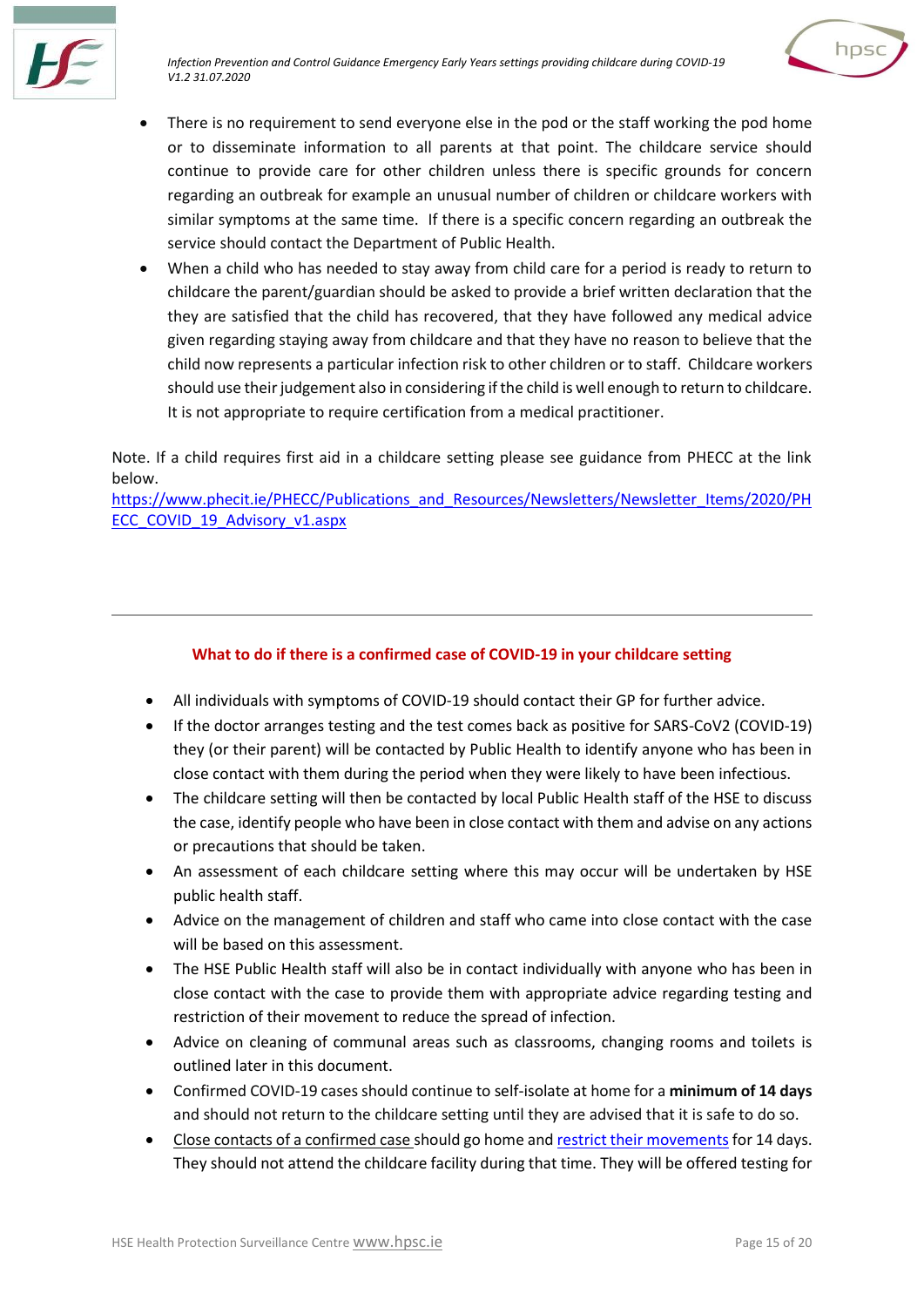



COVID-19 and will need to stay away from the childcare centre for 14 days even if the virus is not detected on the tests. This is because some people who are infected do not have a positive test at the time the test was taken.

#### **Advice on cleaning**

Droplets carrying the virus that causes COVID-19 can fall from the air on to surfaces such as tabletops, toys, and other things that we touch. If people contaminate their hands while sneezing or coughing they may contaminate surfaces by touching them. A person may become infected when they touch a contaminated object or surface and they then touch their own mouth, nose or eyes. For example someone may touch a contaminated door handle and then rub their eyes or put something in their mouth. The virus cannot grow on surfaces but it can survive if they are not cleaned. The virus gradually dies off over time and under most circumstances, the amount of infectious virus on any contaminated surfaces is likely to have decreased significantly by 72 hours.

Regular cleaning of frequently –touched hard surfaces and of hands will therefore help to reduce the risk of infection.

Once a person with suspected COVID-19 is identified in a childcare setting all surfaces that the person has been in contact with should be cleaned and disinfected.

- Cleaning is best achieved using a general-purpose detergent and warm water, clean cloths, mops and the mechanical action of wiping/scrubbing. The area should then be rinsed and dried.
- The routine use of disinfectants is generally not appropriate but is recommended in specific circumstances where there is a higher risk of cross-infection for example someone has become ill with an infection such as COVID-19 whilst in the childcare facility or if there has been a spillage of blood, faeces or vomit. See Table 1.
- Disinfectants are potentially hazardous and must be used with caution and according to the manufacturer's instructions. Surfaces and items must be generally be cleaned before a disinfectant is applied as most disinfectants are inactivated by dirt however there are products that facilitate a combined cleaning and disinfection (2 in 1) process.

|                 | Routine             | Post COVID case        |
|-----------------|---------------------|------------------------|
| <b>Surfaces</b> | Neutral detergent   | Neutral detergent AND  |
|                 |                     | 0.05% sodium           |
|                 |                     | hypochlorite OR        |
|                 |                     | Virucidal disinfectant |
| <b>Toilets</b>  | Neutral detergent   | 0.1% sodium            |
|                 | AND (optional) 0.1% | hypochlorite OR other  |
|                 | Sodium Hypochlorite | Virucidal disinfectant |

Table1. Cleaning options for childcare settings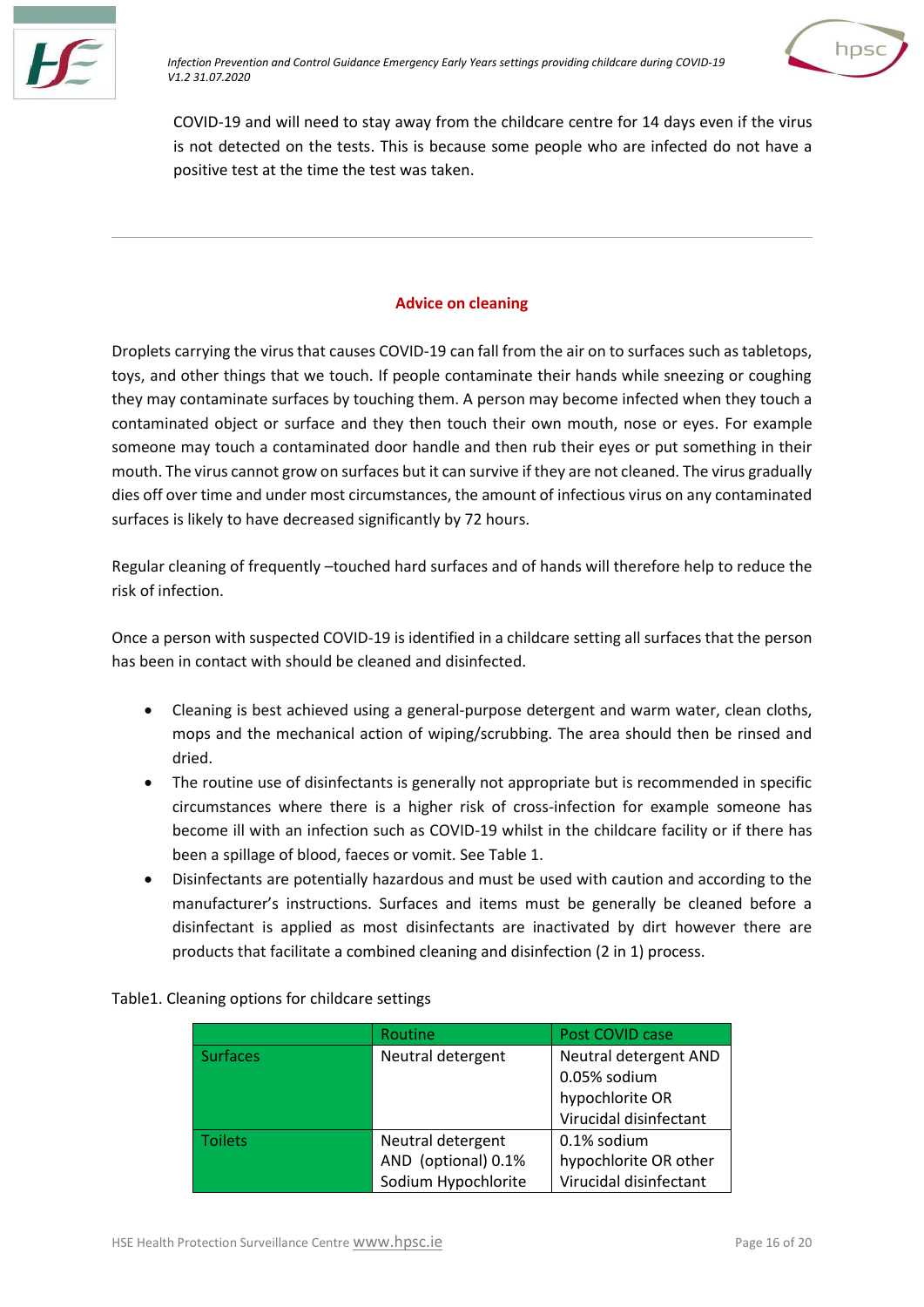



|                           | OR other virucidal    |                          |
|---------------------------|-----------------------|--------------------------|
|                           | disinfectant          |                          |
| <b>Cleaning equipment</b> | Non-disposable        | Non-disposable           |
|                           | cleaned at the end of | disinfected with 0.1%    |
|                           | cleaning session      | sodium hypochlorite      |
|                           |                       | OR other virucidal       |
|                           |                       | disinfectant             |
| Personal protective       | Uniform AND           | Uniform AND plastic      |
| equipment for cleaning    | household gloves      | apron (if available)     |
| staff                     |                       | AND household gloves     |
| Waste management          | Domestic waste        | Place in plastic bag and |
|                           | stream                | tie, then place in a     |
|                           |                       | second plastic bag and   |
|                           |                       | store securely for 72    |
|                           |                       | hours before putting it  |
|                           |                       | out for collection in    |
|                           |                       | the normal domestic      |
|                           |                       | waste stream             |

Adapted from Table 1. ECDC Technical Report. Disinfection of environments in healthcare and nonhealthcare settings potentially contaminated with SARS-CoV-2. March 2020

- The manufacturer's instructions for mixing, using and storing solutions must always be followed.
- Using excessive amounts of cleaning agents or disinfectant will not clean better or result in better disinfection but it may damage work surfaces, make floors slippery and give off unpleasant odours.
- Water should be changed when it looks dirty, after cleaning bathrooms and after cleaning the kitchen.
- Always clean the least dirty items and surfaces first (for example countertops before floors, sinks before toilets).
- Always clean high surfaces first, and then low surfaces.
- Separate colour coded cleaning cloths and cleaning equipment should be used for kitchen areas, classrooms and toilets.
- Cleaning cloths can either be disposable or reusable. Disposable cloths should be disposed of each day.
- Ideally, reusable cloths should be laundered daily on a hot wash cycle (at least 60°C) in a washing machine and then tumble dried.
- Ideally, mop heads should be removed and washed in the washing machine at 60°C at the end of each day or in accordance with the manufacturer's instructions.
- If a setting does not have a washing machine, after use the cloths and mops should be cleaned thoroughly with warm water and detergent, then disinfected using a low concentration of household bleach rinsed and air dried.
- Mop heads/buckets should not be cleaned in a sink that is used for food preparation.
- Mop heads should not be left soaking in dirty water.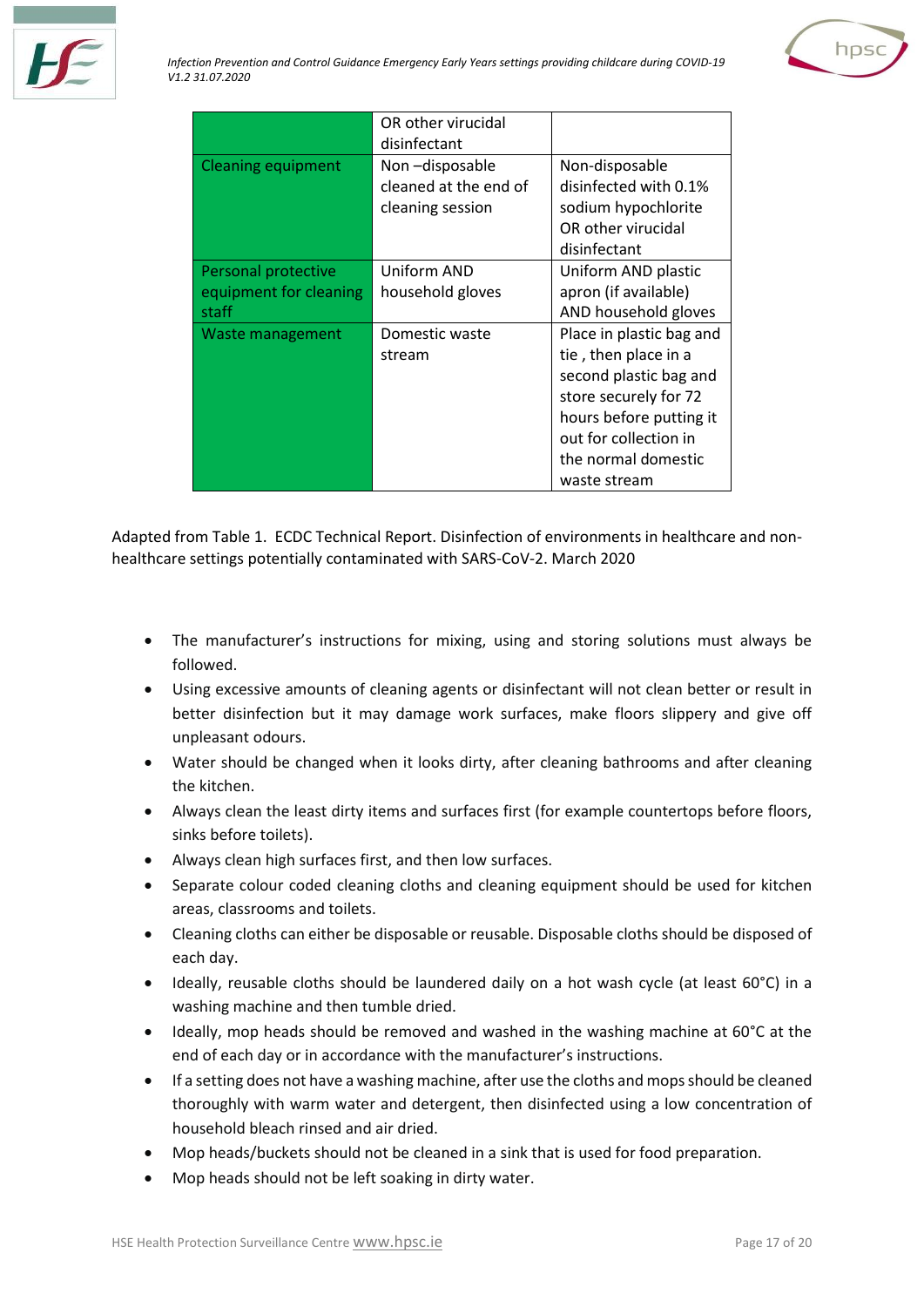

*Infection Prevention and Control Guidance Emergency Early Years settings providing childcare during COVID-19 V1.2 31.07.2020*



- Buckets should be emptied after use, washed with detergent and warm water and stored dry.
- If equipment is stored wet, it allows germs to grow increasing the risk of cross infection.
- Waste bins should be emptied on a daily basis.

## **Tips for cleaning/disinfecting rooms where a child or staff member with suspected or confirmed COVID-19 was present (see Table 1 above)**

- Once the room is vacated, the room should not be reused until the room has been thoroughly cleaned and disinfected and all surfaces are dry.
- The person assigned to clean the area should avoid touching their face while they are cleaning and should wear household or disposable single use non-sterile nitrile gloves and a disposable plastic apron (if one is available).
- Clean the environment and the furniture using disposable cleaning cloths and a household detergent followed by disinfection with a chlorine based product such as sodium hypochlorite (often referred to as household bleach). Chlorine based products are available in different formats including wipes. Alternatively use a 2 in 1 process of cleaning and disinfection with a single product for example certain wipes.
- If you are not familiar with chlorine based disinfectants then please refer to the HPSC Management of Infectious Diseases in Schools available at [https://www.hpsc.ie/az/lifestages/schoolhealth/.](https://www.hpsc.ie/az/lifestages/schoolhealth/)
- Pay special attention to frequently touched flat surfaces, the backs of chairs, couches, door handles and any surfaces or items that are visibly soiled with body fluids.
- Once the room has been cleaned and disinfected and all surfaces are dry, the room can be put back into use.
- Carpets (if present) do not require special cleaning unless there has been a spillage however for ease of cleaning, it is preferable to avoid carpets in areas of a childcare facility where children are cared for.

#### **Cleaning of communal areas if a person is diagnose with COVID-19**

- If the child or adult diagnosed with COVID-19 spent time in a communal area like a play area or sleeping area or if they used the toilet or bathroom facilities, then these areas should be cleaned with household detergent followed by a disinfectant (as outlined above) as soon as is practicably possible.
- Pay special attention to frequently touched sites including door handles, backs of chairs, taps of washbasins, toilet handles. Once cleaning and disinfection have been completed and all surfaces are completely dry, the area can be put back into use.

#### **Laundry if a person is diagnosed with COVID-19**

- Laundry for example from cots should be washed at the highest temperature that the material can stand.
- Items can be tumble dried and ironed using a hot setting/ steam iron if required.
- Household/rubber gloves can be worn when handling dirty laundry and items should be held away from your clothing. The gloves can be washed prior to removal and dried for reuse. Hands should be washed thoroughly with soap and water after removing the gloves
- If gloves are not available, hands should be washed thoroughly after handling laundry.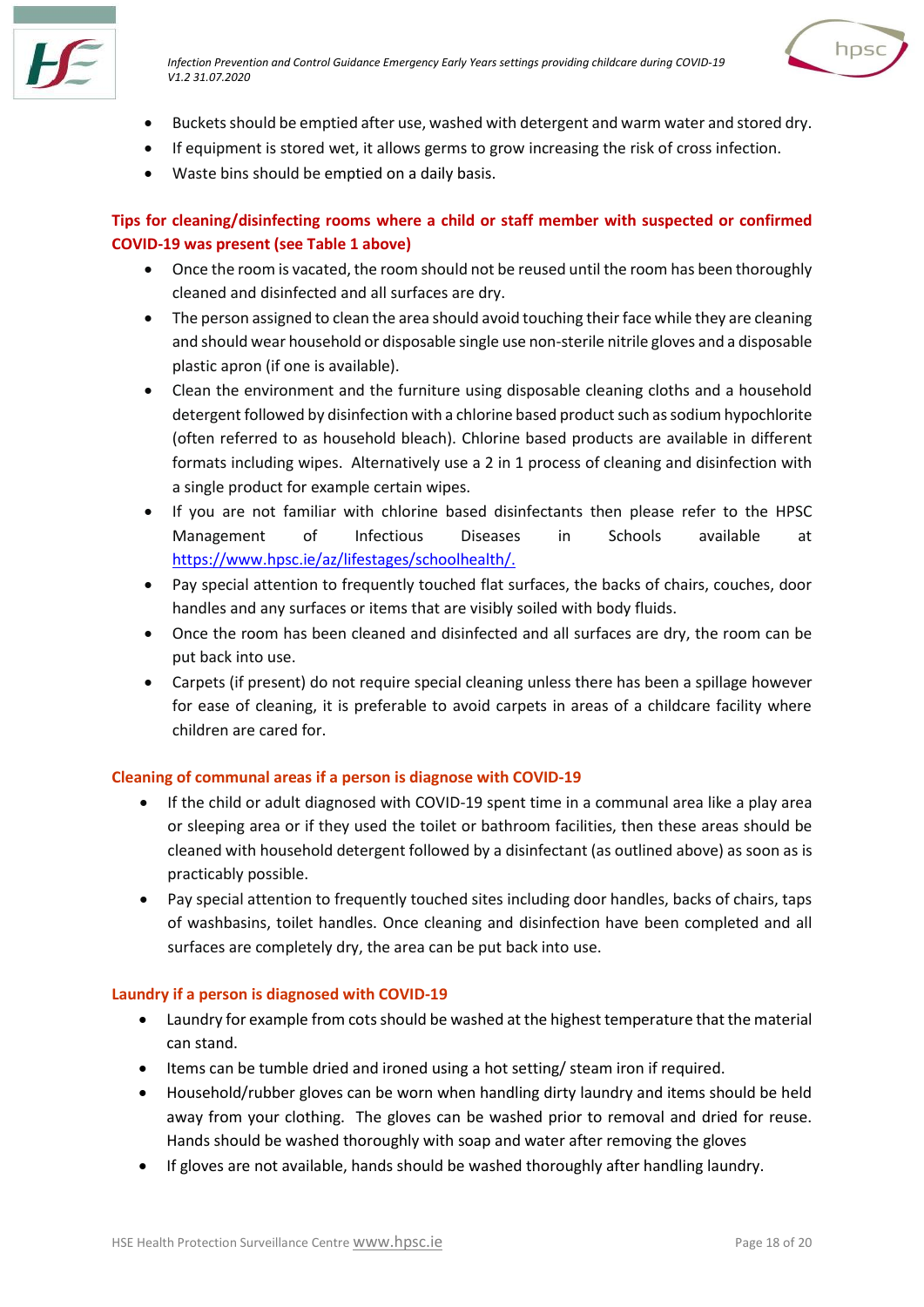



#### **Managing rubbish if a person is diagnosed with COVID-19**

- All personal waste including used tissues and all cleaning waste should be placed in a plastic rubbish bag.
- The bag should be tied when it is almost full and then place it into a second bin bag and tied.
- Once the bag has been tied securely it should be left somewhere safe. The bags should be left for three days before collection by the waste company.

#### **Key Good Practice Points for Staff Members**

- Do not attend for work if you have symptoms of respiratory virus infection, cough, fever, shortness of breath, sudden loss of sense of taste or smell.
- If you are considering travel outside of Ireland follow Government advice and note in particular advice to restrict movement on return.
- Avoid touching your eyes, nose and mouth, respiratory viruses need accessto these body sites in order to cause infection.
- Clean your hands regularly using an alcohol-based hand rub (if hands are not visibly soiled) or by washing with soap and water.
- Observe respiratory hygiene and cough etiquette for example when coughing and sneezing, cover your mouth and nose with a tissue. Discard the tissue immediately into a closed bin and clean your hands with alcohol-based hand rub or soap and water.
- If you do not have a tissue cough into your upper arm or the crook of your elbow -do not cough into your hand.